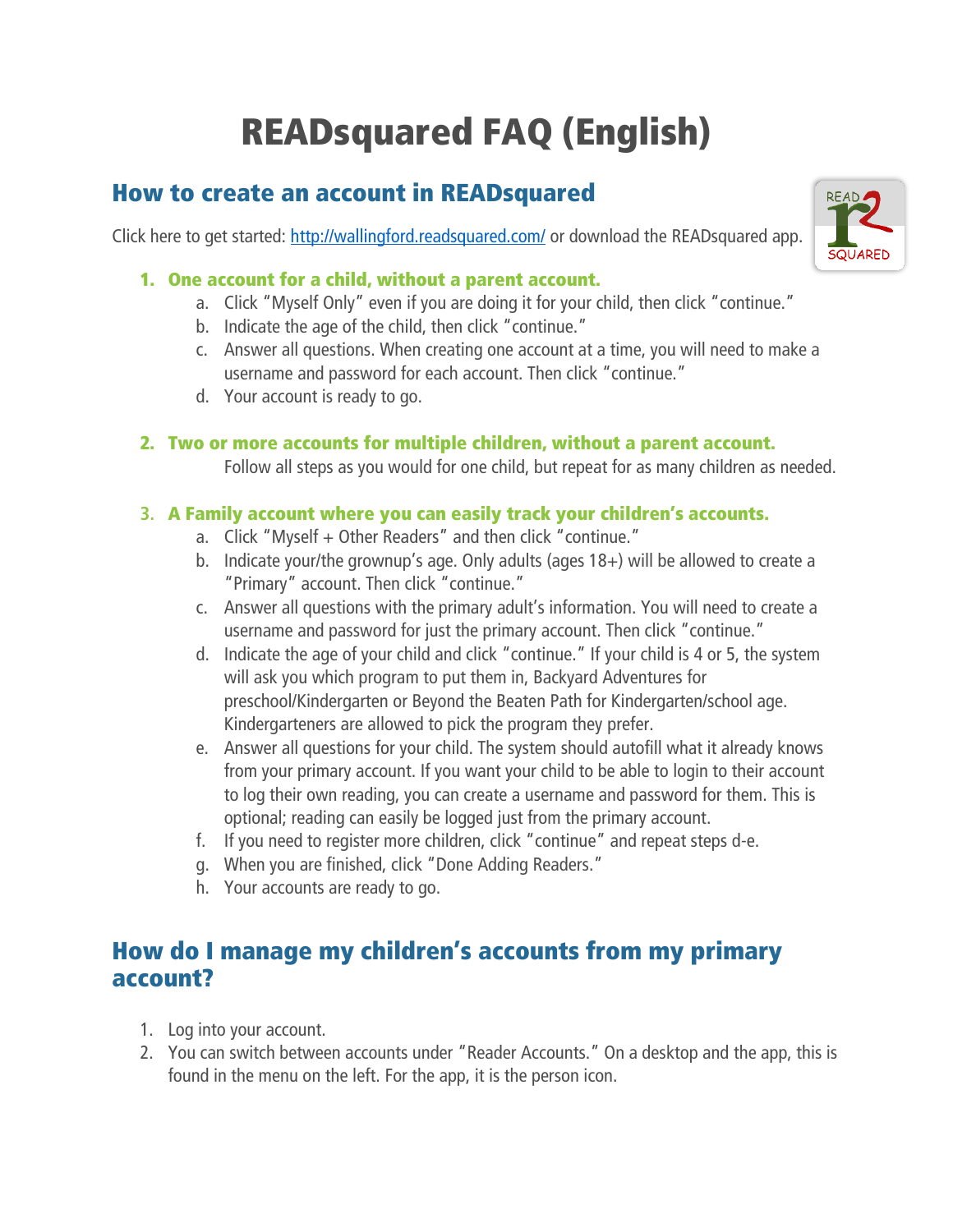- 3. You do not need to switch between accounts to log books (preschool) or minutes (school age), but you can if you prefer. To do it from your primary account, click "Logging" from the menu on the left. In the app it is the pencil icon.
- 4. In the new window, click "Log."
- 5. Choose either "Book" for preschool age or "Minutes" for school age.
- 6. Type in the book information, and then click the applicable participants. This is helpful if two children read the same thing. The children eligible to log the book will be highlighted in red. By clicking on each name, it will change to green with a checkmark. Information will be logged for any child that has the green checkmark.

# How do I know what prizes my child has earned?

When your child first earns the prize, it will appear in a pop-up window.

To look it up later, switch to (or log into) your child's account. Then click "badges." Any prizes your child has earned will show up as a trophy icon on the badge. For school age, prize badges will be "Level 6" (earned at 600 minutes) and "1200 Minutes." When you click on the badge, it will say what prize was earned.

## My child read for 1200 minutes. How do they enter the Grand Prize Drawing?

- 1. Either log into or switch from your account to your child's account.
- 2. Click "Home" and then "Raffle."
- 3. To see the available drawings, click "See the Prizes."
- 4. When you are ready to choose which drawing to enter, click "Get Tickets."
- 5. Click the one you want to buy with your points.
- 6. It will then confirm that this is the ticket you wish to purchase. If it is, confirm.

## My child read over 1200 minutes. Can they earn another entry into the Grand Prize Drawing?

That's wonderful they read so much! But, only one entry per child.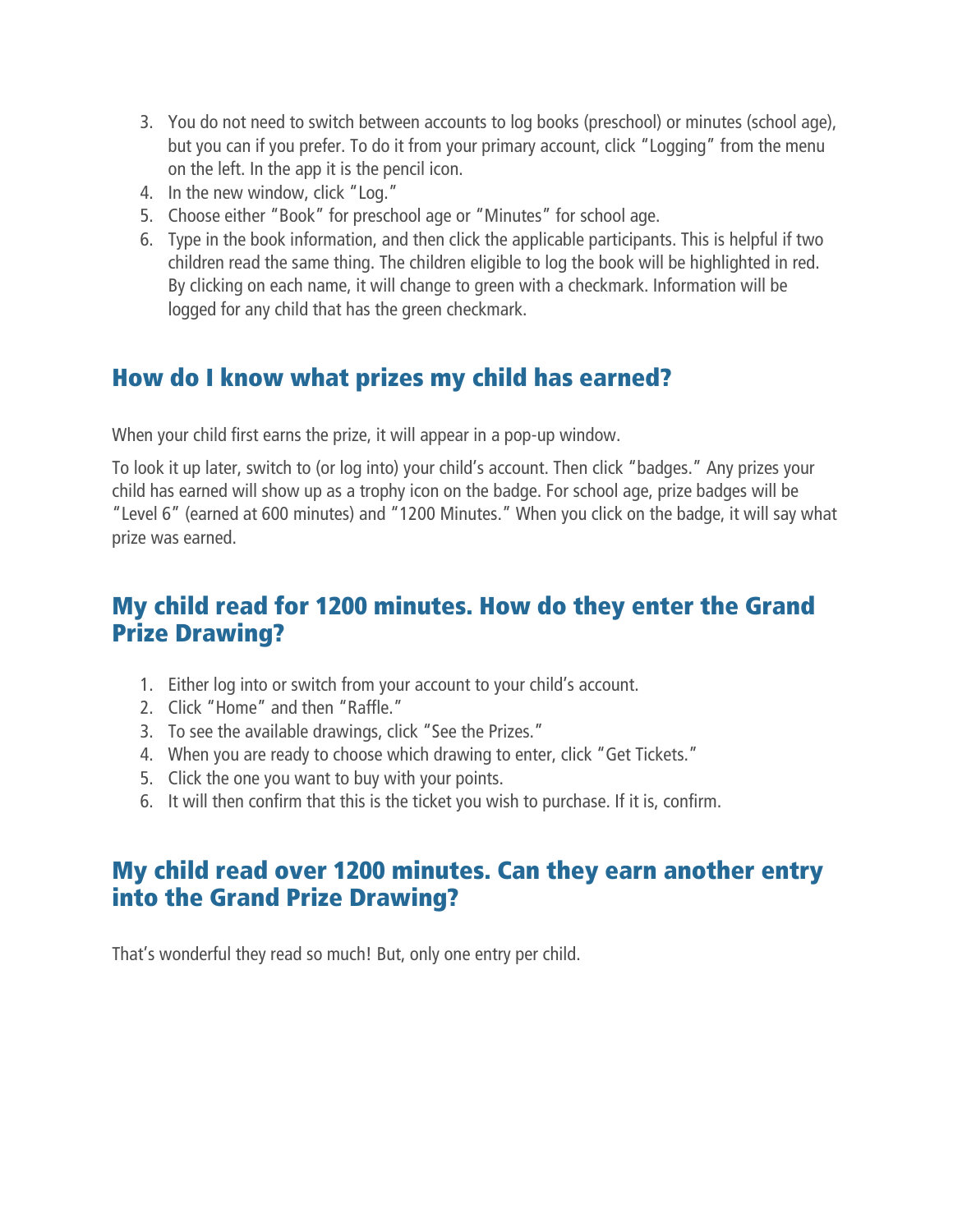# READsquared FAQ (Español)

(Ese es el website que usamos / preguntas-respuestas frecuentes)

# ¿Cómo crear una cuenta en READsquared?

Inscribirse:<http://wallingford.readsquared.com/> o descarga la "READsquared" aplicación.



### 1. Una cuenta para un niño, con padres sin una cuenta.

- a. Hagan un clic en "Sólo para Mi"-"Myself Only" aún cuando lo estén haciendo para su hijo, luego otro clic en "continúe."
- b. Indique la edad del niño y haga clic en "continúe."
- c. Conteste todas las preguntas. Cuando cree una cuenta a la vez, usted va a necesitar crear un nombre de usuario y una contraseña para cada cuenta. Luego otro clic en "continúe."
- d. Su cuenta está lista para ser usada

### 2. Dos o más cuentas para más niños, con padres sin una cuenta.

Siga los mismos pasos como si fuera a abrir una cuenta para un sólo niño, pero repita el proceso cuantas veces necesite para cada niño.

#### 3. Una cuenta Familiar donde puedan rastrear fácilmente las cuentas de sus hijos.

- a. Hagan un clic en "Para Mi+Otros Lectores"-"Myself+Other Readers" luego otro clic en "continúe."
- b. Indique la edad de los miembros del grupo. Sólo los adultos de 18 años más, podrán crear una cuenta "Primary". Luego otro clic en "continúe."
- c. Conteste todas las preguntas con la información del adulto principal. Usted va a necesitar crear un nombre de usuario y una contraseña sólo para la persona principal de la cuenta. Luego otro clic y "continúe."
- d. Indique la edad de cada niño y luego haga clic y "continúe." Si su hijo tiene 4 o 5 años, el sistema le preguntara en que programa lo quiere anotar, Backyard Adventures/Aventuras en el Patio para preescolares/Kindergarten o Beyond the Beaten Path/Más Allá del Camino Caminado para niños de edades de Kindergarten. Los niños de Kindergarten pueden escoger el programa que ellos prefieran.
- e. Conteste todas las preguntas por su hijo. El sistema se auto completará con la información que ya tiene y sabe. Si usted quiere que su hijo revise su cuenta por sí mismo, usted puede crear un nombre de usuario y una contraseña para ellos. Esto es opcional; las lecturas se pueden registrar fácilmente sólo desde la cuenta principal.
- f. Si usted necesita registrar más niños, haga un clic en "continue" y repita los pasos d y e.
- g. Cuando haya terminado, haga un clic en "Done Adding Readers."
- h. Sus cuentas estarán listas para ser usadas.